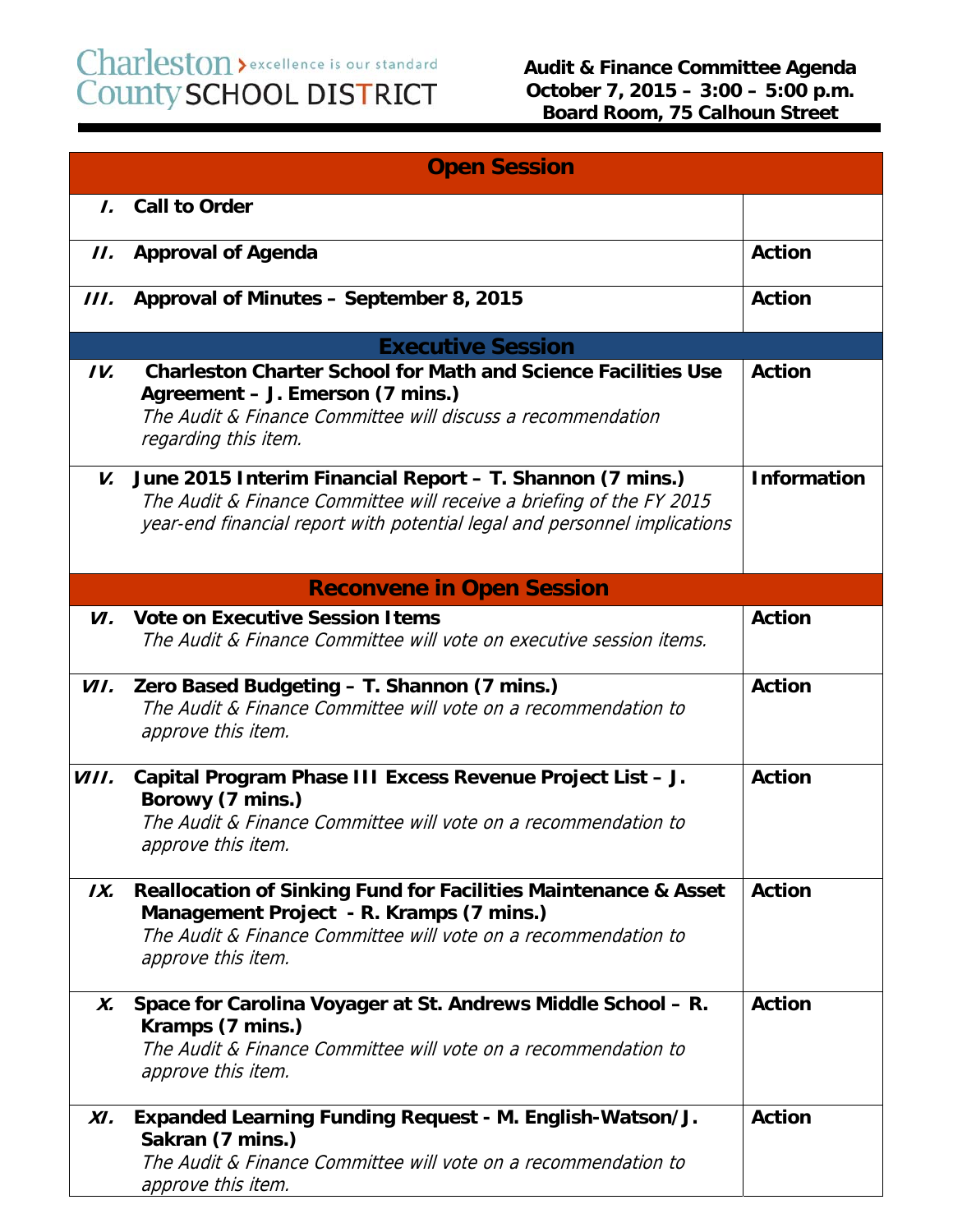| XII.  | Contract Extension of Parentlink License - R. McNeal/<br>T. Drayton (7 mins.)<br>The Audit & Finance Committee will vote on a recommendation to<br>approve this item.         | <b>Action</b>      |
|-------|-------------------------------------------------------------------------------------------------------------------------------------------------------------------------------|--------------------|
| XIII. | Potential Action on Audit Disposition - C. Milne<br>The Audit & Finance Committee will determine whether to forward<br>internal audit reports as Board Updates.               | <b>Action</b>      |
| XIV.  | Capital Projects Report - July 2015 - J. Costello (5 mins.)<br>The Audit & Finance Committee will receive information regarding this<br>item.                                 | <b>Information</b> |
| XV.   | SWMBE Report – W. Wilcher (5 mins.)<br>The Audit & Finance Committee will receive information regarding this<br>item.                                                         | <b>Information</b> |
| XVI.  | FY 2015 Procurement Audit Report - W. Wilcher (5 mins.)<br>The Audit & Finance Committee will receive information regarding this<br>item.                                     | <b>Information</b> |
| XVII. | Audit Plan Status Update – C. Milne (5 mins.)<br>The Audit & Finance Committee will receive information regarding this<br>item.                                               | <b>Information</b> |
| VIII. | Audit Report - Race to the Top Grant Personalized Learning -<br>C. Milne (5 mins.)<br>The Audit & Finance Committee will receive information regarding this<br>item.          | <b>Information</b> |
| XIX.  | Audit Report - Follow Up Nutrition Services at Pinehurst<br>Elementary - C. Milne (5 mins.)<br>The Audit & Finance Committee will receive information regarding this<br>item. | <b>Information</b> |
| XX.   | Audit Report - Special Request - Overtime 1st Responders - C.<br>Milne (5 mins.)<br>The Audit & Finance Committee will receive information regarding this<br>item.            | <b>Information</b> |
| XXI.  | Audit Report - Follow Up Nutrition Services Inventory - C.<br>Milne (5 mins.)<br>The Audit & Finance Committee will receive information regarding this<br>item.               | <b>Information</b> |
| XXII. | Audit Report - Student Activities - Pinckney Elementary - C.<br>Milne (5 mins.)<br>The Audit & Finance Committee will receive information regarding this<br>item.             | <b>Information</b> |